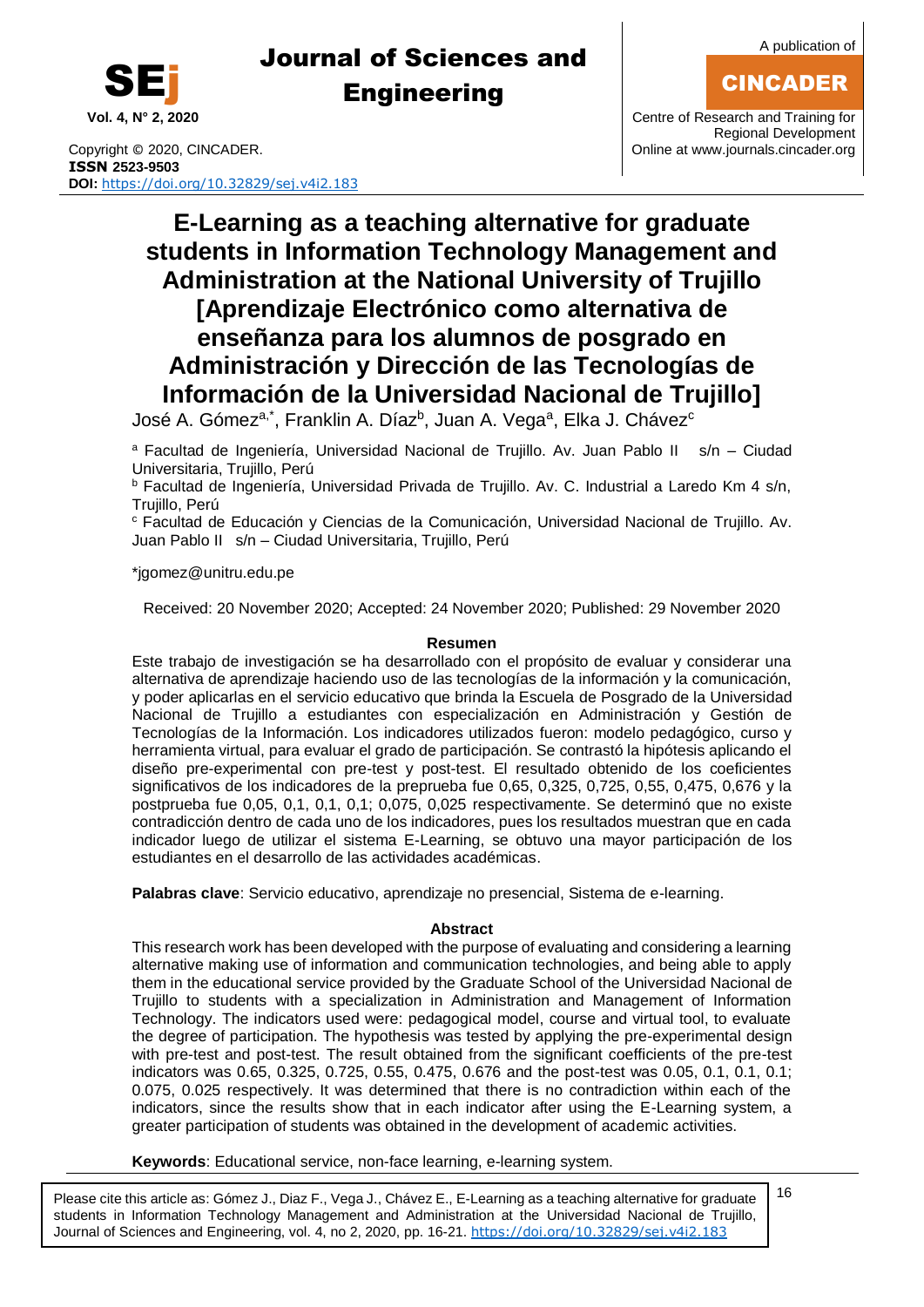

A publication of

### CINCADER

**Vol. 4, N° 2, 2020** Centre of Research and Training for Regional Development

Copyright © 2020, CINCADER. COME CONSERVERSITY CONFIDENTIAL CONSERVERSITY Online a[t www.journals.cincader.org](http://www.journals.cincader.org/) **ISSN 2523-9503 DOI:** <https://doi.org/10.32829/sej.v4i2.183>

#### **1. Introduction**

The Graduate School of the Universidad Nacional de Trujillo is an educational institution that provides higher education at the master's and doctoral levels in different specialties. Graduates, especially from national universities, have the opportunity to specialize in one of the mentions offered by the Graduate School, one of them being the mention in Administration and Management of Information Technologies, belonging to the Engineering section, where the academic semester is made up of 17 weeks, in which these classes are generally taught on weekends, trying to provide the best facilities for students to be able to attend regularly and avoid their losses or their probable disqualification. Currently the classes are divided into different schedules, between Saturdays and Sundays, morning and afternoon; despite the convenience of the schedules; There are various reasons why students cannot attend the classes scheduled at these hours, whether they are personal and / or work reasons, taking into account that several of them do not reside in the city of Trujillo or its districts, for which reason they are It is very difficult to attend these classes, as well as there are a large number of students who work on Saturdays, so they are also affected academically or at work. If a student misses classes on a weekend, it is a loss of 25% of the course content, being affected in the moments of exams and / or pending work; in the same way, there are students who cannot attend on Saturday mornings, the same percentage of loss of classes would be estimated. Those affected are also some teachers, who reside in other cities and many times find it necessary to postpone the scheduled class due to various factors, having to extend the academic semester, varying the work schedule established for the following courses and not even it reaches the full content of the courses. All these drawbacks made it suggest the need to improve the teaching-learning process (Martí, 2008), two situations that must be covered by teacher-students until the problem is solved. According to Martínez and Sánchez (2011) with the use of an e-Learning system, there is a clear parallelism between the evolution of ICT and the development of online training models. According to UOCInnova (2011), the e-Learning system is being accepted and used by various higher-level educational institutions; where students and teachers will replace physical classrooms with virtual classrooms from any remote site with internet access and with flexible schedules in these types of systems. Students will be able to access classes at the times they deem appropriate and in this way they will not interfere with other activities that they have to carry out during the day. The set of tools of an LMS allows to perform five main functions: (i) the administration of the EA; (ii) the communication of the participants; (iii) content management; (iv) management of group work, and (v) evaluation (Fernández and Cesteros, 2009).

### **2. Materials and Methods**

The population was the students enrolled in Postgraduate, with a mention in Administration and Direction of Information Technology in the semesters 2011-I and 2011-II. The sample was 40, non-probability sampling for convenience was used. The analytical method was used (Hurtado and Toro, 2005). The design was a pre-experimental design with pre-test and post-test (Hernández et al., 1997). The scheme is as follows:

$$
G: O1 \longrightarrow X1 \longrightarrow O2
$$

Where:

G: Postgraduate students with a minor in Information Technology Management and Administration in the 2011-I and 2011-II semesters.

O1: The degree of student participation before the implementation of an E-Learning system in the 2011-I and 2011-II semesters.

O2: The degree of student participation after the implementation of an E-Learning system in the 2011-I and 2011-II semesters.

X1: E-Learning system.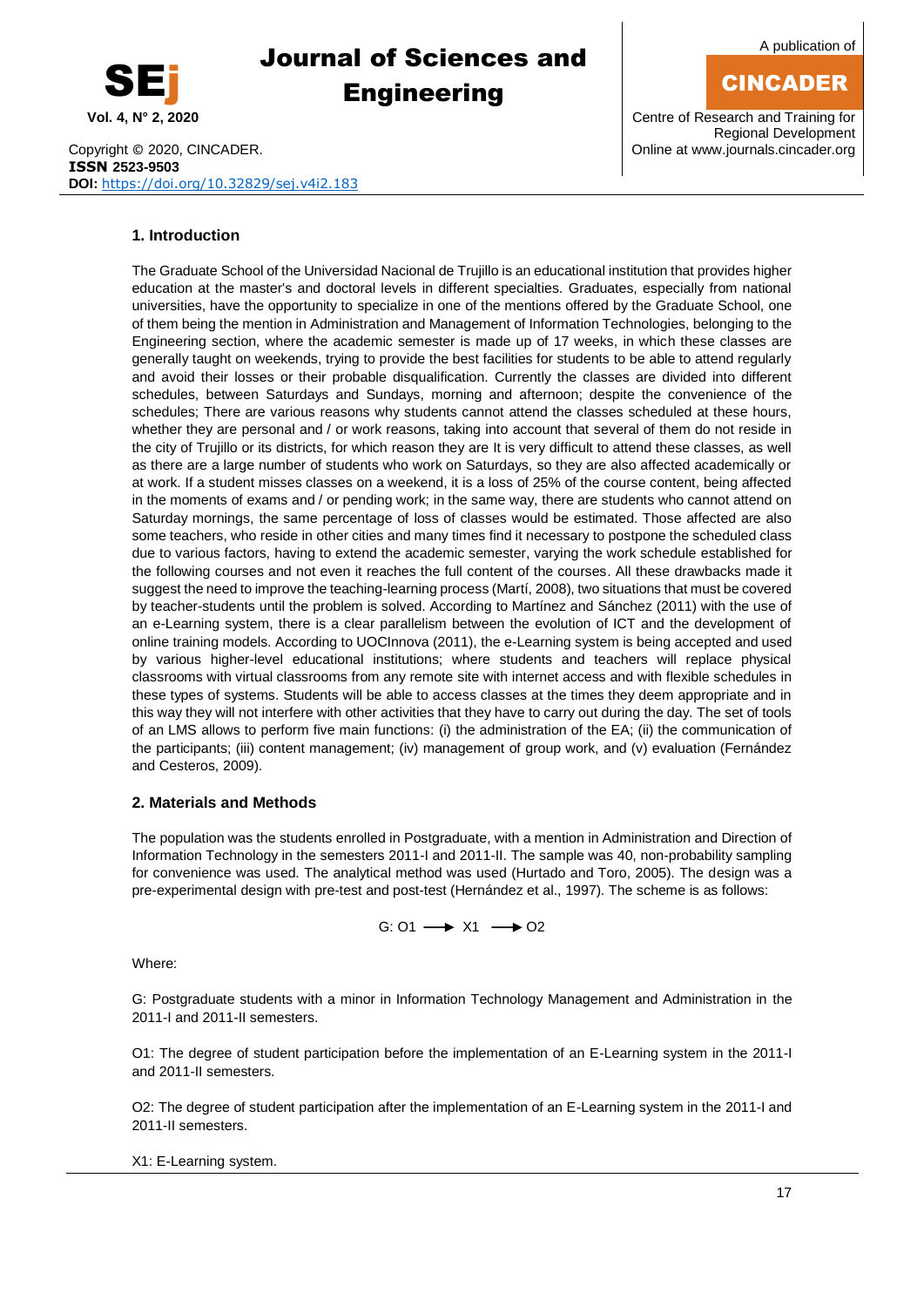

A publication of

## CINCADER

**Vol. 4, N° 2, 2020** Centre of Research and Training for Regional Development

Copyright © 2020, CINCADER. COMEXANDER CONSULTER CONSUMING A LOCAL CONSUMING A LOCAL CONSUMING A LOCAL CONSUMING A LOCAL CONSUMING A LOCAL CONSUMING A LOCAL CONSUMING A LOCAL CONSUMING A LOCAL CONSUMING A LOCAL CONSUMING A **ISSN 2523-9503 DOI:** <https://doi.org/10.32829/sej.v4i2.183>

For the development of the E-Learning system the RUP methodology was used. According to Fowler and Scott (1997) the phases are: Conception Phase (Start), Elaboration Phase, Construction Phase, Transition Phase. The Methodology for the Creation of Virtual Learning Environments was considered (Mendoza and Galvis, 1999) that presents the phases: Analysis, Design, Development, Evaluation and Administration. The e-learning strategy consisted of internal relationships between the elements that make up the learning materials and prior knowledge. The teaching methods that were applied were: lecture, case study, solving exercises and problems, problem-based learning, cooperative learning.

For this, a questionnaire was used as research instruments according to García (2003). The questions asked were:

Question 01: Can you fully access the sessions of the Graduate School courses?

Question 02: Are the schedules consistent with your personal and / or work schedule?

Question 03: Are you satisfied with the methodology used?

Question 04: Do you consider that the objectives set for the Postgraduate courses are met?

Question 05: Do you consider the study schedule at the Graduate School appropriate?

Question 06: Do you consider appropriate the times established for the hours of practical courses?

### **3. Results**

The results obtained from the statistical treatment of the data before and after the implementation of the e-learning system based on the questions asked were the following:

Question 1: Full access to the sessions by students of the Graduate School of the Universidad Nacional de Trujillo with a major in Information Technology Management and Direction.

Table 1. Results of question 1

|                   | Before | After | Sample 1 (P1)  | Sample 2 (P2) |
|-------------------|--------|-------|----------------|---------------|
| Face-to-face      | 26     |       | $26/40 = 0.65$ | $2/40 = 0.05$ |
| Distance learning | 14     | 38    |                |               |

Where: P1: population proportion (before) =  $0.65$ ; P2: population proportion (after) =  $0.05$ 

Ho (Null Hypothesis): the proportion of graduate school students DO NOT fully access the course sessions.

Ha (Alternative Hypothesis): the proportion of SI Graduate school students fully access the course sessions.

 $P1 = 0.65$  and  $P2 = 0.05$  were obtained, deducing that  $P1$  > P2. Therefore Ha was accepted.

Question 2: Concordance of the study schedules with the personal and / or work schedules of the students of the Graduate School of the Universidad Nacional de Trujillo with a major in Information Technology Management and Administration.

Table 2. Results of question 2

|                   | <b>Before</b> | After | Sample 1 (P1)   | Sample 2 (P2) |
|-------------------|---------------|-------|-----------------|---------------|
| Face-to-face      | 13            |       | $13/40 = 0.325$ | $4/40 = 0.1$  |
| Distance learning |               | 36    |                 |               |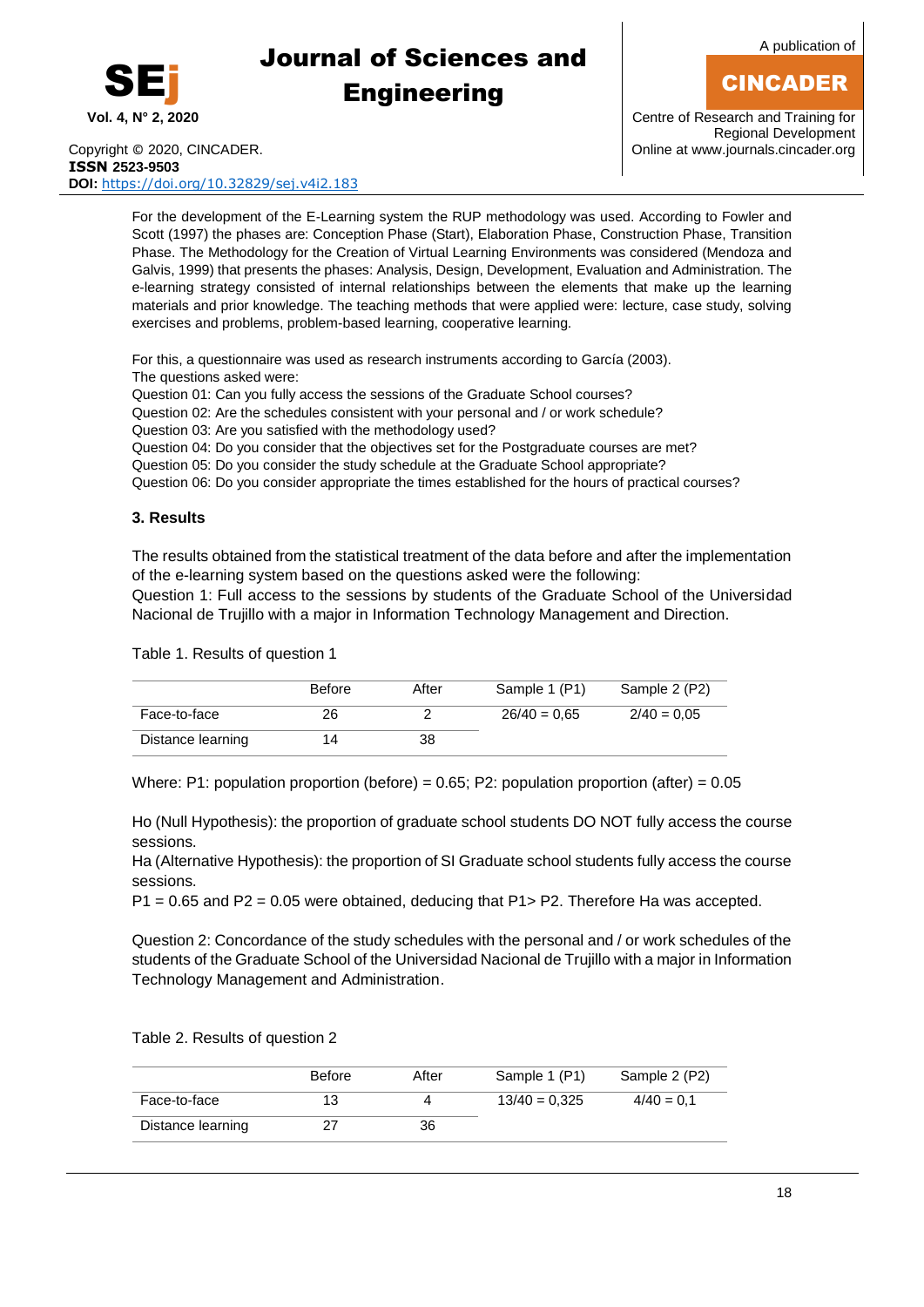

A publication of

### CINCADER

Copyright © 2020, CINCADER. COME CONSERVERSITY CONFIDENTIAL CONSERVERSITY Online a[t www.journals.cincader.org](http://www.journals.cincader.org/) **ISSN 2523-9503 DOI:** <https://doi.org/10.32829/sej.v4i2.183>

Where: P1: population proportion (before) =  $0.325$ ; P2: population proportion (after) =  $0.1$ 

Ho (Null Hypothesis): the proportion of graduate school students DOES NOT match their academic schedules with their personal and / or work schedules.

Ha (Alternative Hypothesis): the proportion of students from the Graduate School YES agrees their academic schedules with their personal and / or work schedules.

P1 = 0.325 and P2 = 0.1 were obtained, deducing that P1> P2. Therefore it was accepted Ha

Question 3: Compliance with the methodology used by the students of the Graduate School of the Universidad Nacional de Trujillo with a major in Information Technology Management and **Direction** 

Table 3. Results of question 3

|                   | <b>Before</b> | After | Sample 1 (P1)   | Sample 2 (P2) |
|-------------------|---------------|-------|-----------------|---------------|
| Face-to-face      | 29            |       | $29/40 = 0.725$ | $4/40 = 0.1$  |
| Distance learning |               | 36    |                 |               |

Where: P1: population proportion (before) = 0.725; P2: population proportion (after) = 0.1

Ho (Null Hypothesis): the proportion of graduate school students is NOT in agreement with the methodology used.

Ha (Alternative Hypothesis): the proportion of students from the Graduate School SI is in accordance with the methodology used.

P1 = 0.725 and P2 = 0.1 were obtained, deducing that P1> P2 Therefore, Ha was accepted

Question 4: Fulfillment of the objectives of the courses of the Postgraduate students of the Universidad Nacional de Trujillo with a major in Administration and Management of Information **Technologies** 

Table 4. Results of question 4

|                   | <b>Before</b> | After | Sample 1 (P1)  | Sample 2 (P2) |
|-------------------|---------------|-------|----------------|---------------|
| Face-to-face      |               |       | $22/40 = 0.55$ | $4/40 = 0.1$  |
| Distance learning | 18            | 36    |                |               |

Where: P1: population proportion (before) =  $0.55$ ; P2: population proportion (after) =  $0.1$ 

Ho (Null Hypothesis): the proportion of graduate school students consider that the course objectives are NOT met.

Ha (Alternative Hypothesis): the proportion of Graduate school students consider that YES the course objectives are met.

P1 = 0.55 and P2 = 0.1 were obtained, deducting P1> P2, therefore Ha was accepted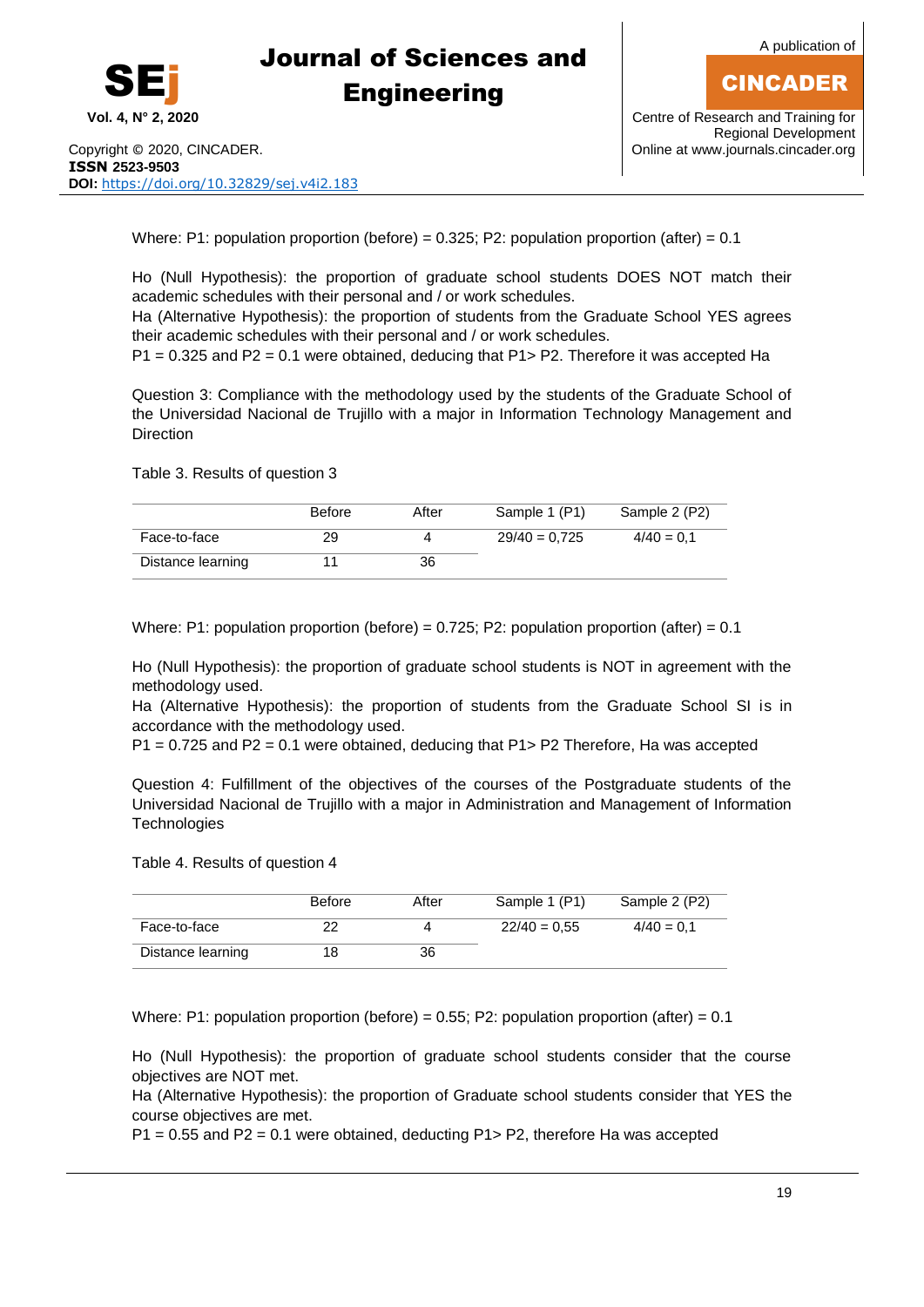

A publication of

## CINCADER

Regional Development

Copyright © 2020, CINCADER. COME CONSERVERSITY CONFIDENTIAL CONSERVERSITY Online a[t www.journals.cincader.org](http://www.journals.cincader.org/) **ISSN 2523-9503 DOI:** <https://doi.org/10.32829/sej.v4i2.183>

Question 5: Compliance with the study schedules established in the Graduate School of the Universidad Nacional de Trujillo with a mention in Administration and Management of Information

### Table 5. Results of question 5

|                   | <b>Before</b> | After | Sample 1 (P1)   | Sample 2 (P2)  |
|-------------------|---------------|-------|-----------------|----------------|
| Face-to-face      | 19            |       | $19/40 = 0.475$ | $3/40 = 0.075$ |
| Distance learning |               |       |                 |                |

Where:

**Technology** 

P1: population proportion (before) = 0.475 P2: population proportion (after) = 0.075

Ho (Null Hypothesis): the proportion of Graduate school students is NOT in accordance with the schedules established by the Graduate school.

Ha (Alternative Hypothesis): the proportion of students from the Graduate school IS in accordance with the schedules established by the Graduate school.

 $P1 = 0.475$  and  $P2 = 0.075$  were obtained, deducing that  $P1 > P2$ , therefore Ha was accepted

Question 6: Compliance with the times established for the hours of practice of the courses for students of the Universidad Nacional de Trujillo with a major in Administration and Management of Information Technologies.

### Table 6. Results of question 6

|                   | <b>Before</b> | After | Sample 1 (P1)   | Sample 2 (P2)  |
|-------------------|---------------|-------|-----------------|----------------|
| Face-to-face      |               |       | $27/40 = 0.676$ | $1/40 = 0.025$ |
| Distance learning | 13            | 39    |                 |                |

Where: P1: population proportion (before) =  $0.676$ ; P2: population proportion (after) =  $0.025$ 

Ho (Null Hypothesis): the proportion of students from the Graduate school does NOT conform to the hours of practice established for the courses.

Ha (Alternative Hypothesis): the proportion of students from the Graduate School IS in accordance with the hours of practice established for the courses.

 $P1 = 0.676$  and  $P2 = 0.025$  were obtained, deducing that P1 > P2, therefore Ha.

### **4. Conclusions**

The majority of students (95%) manage to access all class sessions in a timely manner, considerably reducing their absence, avoiding the loss of classes. The system adapts quite flexibly to the schedules of the students (90%), benefiting them both in their field of work and studies. 90% of students agree with the virtual teaching methodology applied by the e-Learning system, making better use of the resources it offers.